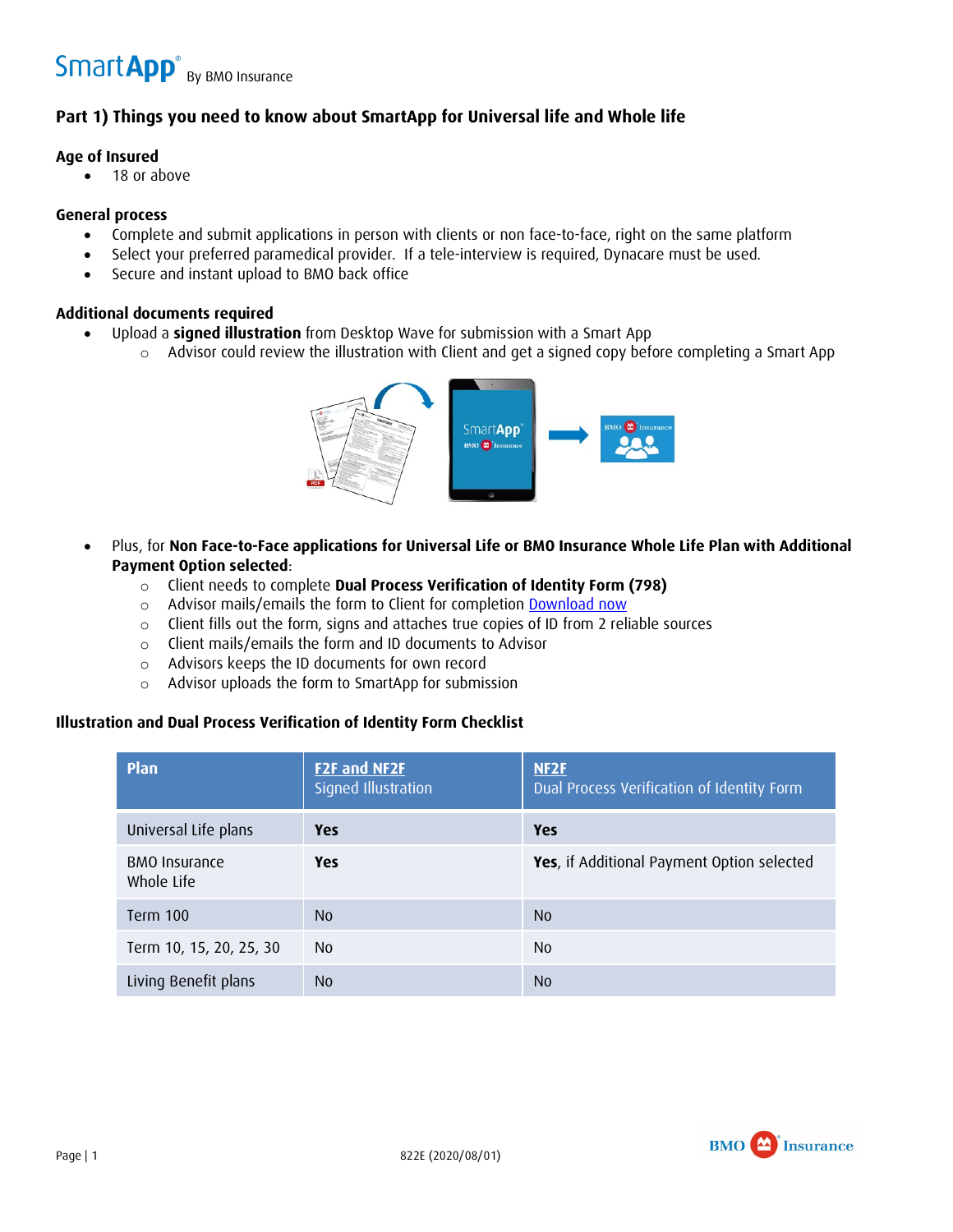# Smart App<sup>®</sup> By BMO Insurance

### **Business rules for non face-to-face SmartApp for universal life and whole life**

- Maximum face amount: \$5,000,000
- When completing a NF2F Smart App, where the owner or payor is a 3rd party, please remember that you are required to complete the following AML forms:

<span id="page-1-1"></span>

| <b>Owner or Payor</b><br><b>Relationship*</b> | <b>Form Required</b>                                           | <b>Type of Product</b>                                                                                                            | How to add to<br><b>SmartApp</b>                                                                                                                                                                                                                                  |
|-----------------------------------------------|----------------------------------------------------------------|-----------------------------------------------------------------------------------------------------------------------------------|-------------------------------------------------------------------------------------------------------------------------------------------------------------------------------------------------------------------------------------------------------------------|
| <b>3rd Party non-Entity</b><br>(Individual)   | <b>Dual Process</b><br><b>Verification of</b><br>Identity, 798 | Universal life insurance<br>$\bullet$<br><b>BMO Insurance Whole</b><br>$\bullet$<br>Life with Additional<br>Payment Option (APO). | Download form from BMO<br>Insurance Advisor site.<br>The completed and signed<br>form must be attached to<br>the application in the<br><b>Additional Documents</b><br>section on the eSignatures<br>screen.                                                       |
| <b>3rd Party Entity</b>                       | <b>Entity Verification,</b><br>715                             | Universal life insurance<br>$\bullet$<br><b>BMO Insurance Whole</b><br>$\bullet$<br>Life with Additional<br>Payment Option (APO). | The required forms are<br>automatically generated<br>with the illustration from<br>The Wave software**.<br>The completed and signed<br>form must be attached to<br>the application in the<br><b>Additional Documents</b><br>section on the eSignatures<br>screen. |

<span id="page-1-0"></span> $*$  If the owner and payor are both  $3<sup>rd</sup>$  parties, separate forms are required for each.

<span id="page-1-2"></span>[\\*\\*](#page-1-3) In the case of 3<sup>rd</sup> Party Entity payors, this form can be downloaded from the BMO Insurance Advisor site.

## **Part 2) Tutorial Notes – SmartApp Tips for Universal Life and Whole Life**

| <b>Smart App Tips for Universal Life and Whole Life</b> |                                                                                                              |                                                                                                                                                                                                                                                                               |  |  |
|---------------------------------------------------------|--------------------------------------------------------------------------------------------------------------|-------------------------------------------------------------------------------------------------------------------------------------------------------------------------------------------------------------------------------------------------------------------------------|--|--|
| $1 - 1$                                                 |                                                                                                              | Submitting a Smart App for a universal life or whole life plan is simple.                                                                                                                                                                                                     |  |  |
|                                                         | SmartApp'<br>Training tutorial<br>SmartApp tips for<br>Universal Life and Whole Life<br><b>BMO</b> Insurance | Before watching this tutorial, we suggest starting with the <i>How it</i><br>works' tutorials to familiarize yourself with the Smart App and<br>eSignature process.<br>Then, come back to learn the features unique to the universal life and<br>whole life plans. Watch now. |  |  |
| $7 - 1$                                                 | mart App<br>Dashboard Submitted<br>Dashboard<br>Practice And<br>Application Summa                            | To create a universal life or whole life application, click "New<br>Application" on the Smart App Dashboard. Note that online<br>illustrations are not available for these plan types. Simply enter client<br>information and plan details right on the application.          |  |  |

<span id="page-1-3"></span>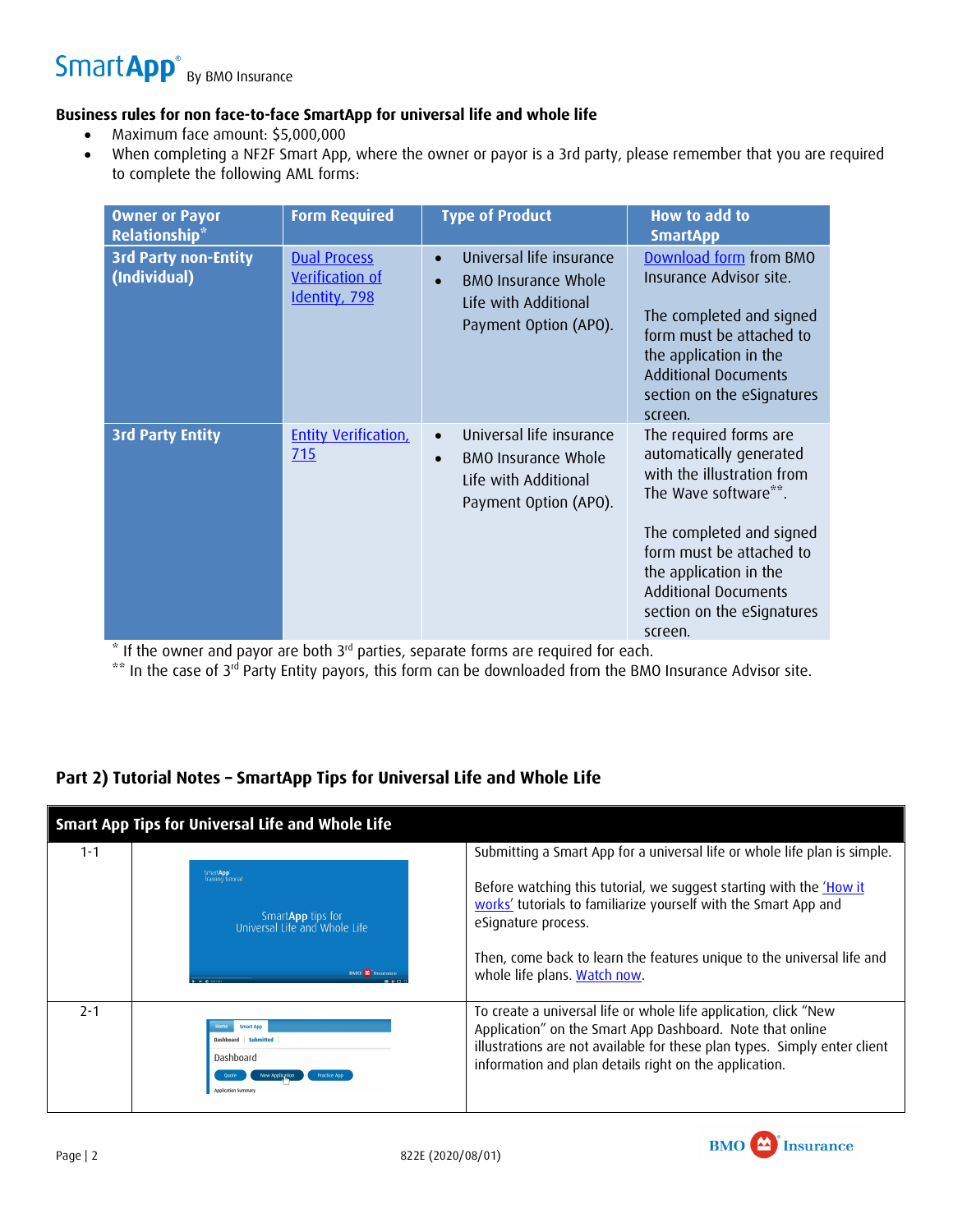| <b>SmartApp</b> <sup>®</sup> | By BMO Insurance                                                                                                                                                                                                                                                                                                                                                                                  |                                                                                                                                                                                                                                                                                               |
|------------------------------|---------------------------------------------------------------------------------------------------------------------------------------------------------------------------------------------------------------------------------------------------------------------------------------------------------------------------------------------------------------------------------------------------|-----------------------------------------------------------------------------------------------------------------------------------------------------------------------------------------------------------------------------------------------------------------------------------------------|
| $2 - 1 - 1$                  | Face Amp<br>Pre Screen<br><b>Required Fields</b><br>O'res Ma<br>nally meet with the person(s) to be insured and the policy ow                                                                                                                                                                                                                                                                     | Complete the Pre Screen questions and review the plan limits and<br>helpful hints for Non Face-to-Face applications. Then proceed by<br>clicking next.                                                                                                                                        |
| $2 - 1 - 2$                  |                                                                                                                                                                                                                                                                                                                                                                                                   | You can create a Universal Life or Term 100 application for one Insured<br>or more. For example, a couple can apply for two different Face<br>Amounts in the same application.                                                                                                                |
| $2 - 1 - 3$<br>$2 - 1 - 4$   | Plan Selection<br>Required Fields<br>Product Type<br>Plan Name<br>select<br>Select<br>select<br>Face Amoun<br>Term Life<br>Critical filters<br>atide tife<br>Policy Date * (?)<br>Current Date                                                                                                                                                                                                    | Let's start with the Base Coverage for the first spouse. From Plan<br>Selection, select "Universal Life" under Product Type. Then, select the<br>desired plan.<br>Make further selections on other features, like "Cost of Insurance" and<br>"Death Benefit Option." Specify the Face Amount. |
| $2 - 1 - 5$                  | Application ID: AA2066007<br>Plan: Life Dimensions (Low Fees) Face Amount: \$1,000,000.00<br>Pre Screen Plan Selection<br>Coverage Info<br>Riders/B<br><b>Insured</b><br>Owner<br>In $F$<br>Insured<br>If you have initiated this application from the Online Wave, please select the Insured below and com<br>Add Insured<br><b>Existing Insured Details</b><br>Insured Name ©<br>Insured Type © | The Additional Coverage for the second spouse will be created in the<br>Coverage Info section later.<br>After completing the "Plan Selection" section, click "next" to proceed<br>to the "Insured Tab"<br>Click Add Insured to reveal the input screen.                                       |
| $2 - 1 - 6$                  | Application ID: AA2066008<br>Plan: Life Dimensions (Low Fees) Face Amount: \$1,000,000.00<br>Riders/Bene<br>Pre Screen Plan Selection<br>Insured<br>Owner<br>Coverage Info<br>In Pro<br>Add Insured<br>Insured Type -<br>Proposed Primary Insured<br>۳<br>Personal Information<br>First Name *<br>Bill                                                                                            | Complete the Personal, Identification and Contact Information fields<br>plus Financial and Employment Information for the first spouse. Click<br>Save and return to the Insured table.<br>Follow the same method to create an Insured profile for the second<br>spouse.                       |
| $2 - 1 - 7$                  | Application ID: AA2066007<br>Face Amount:<br>Plan:<br><b>Plan Selection</b><br><b>Insured</b><br>Coverage Info<br>Own<br>iders/Benet<br><b>Pre Screen</b><br>In Broy                                                                                                                                                                                                                              | The "Coverage Info" tab is unique to "Universal Life" and "Whole Life"<br>Plans. Select it to continue.                                                                                                                                                                                       |

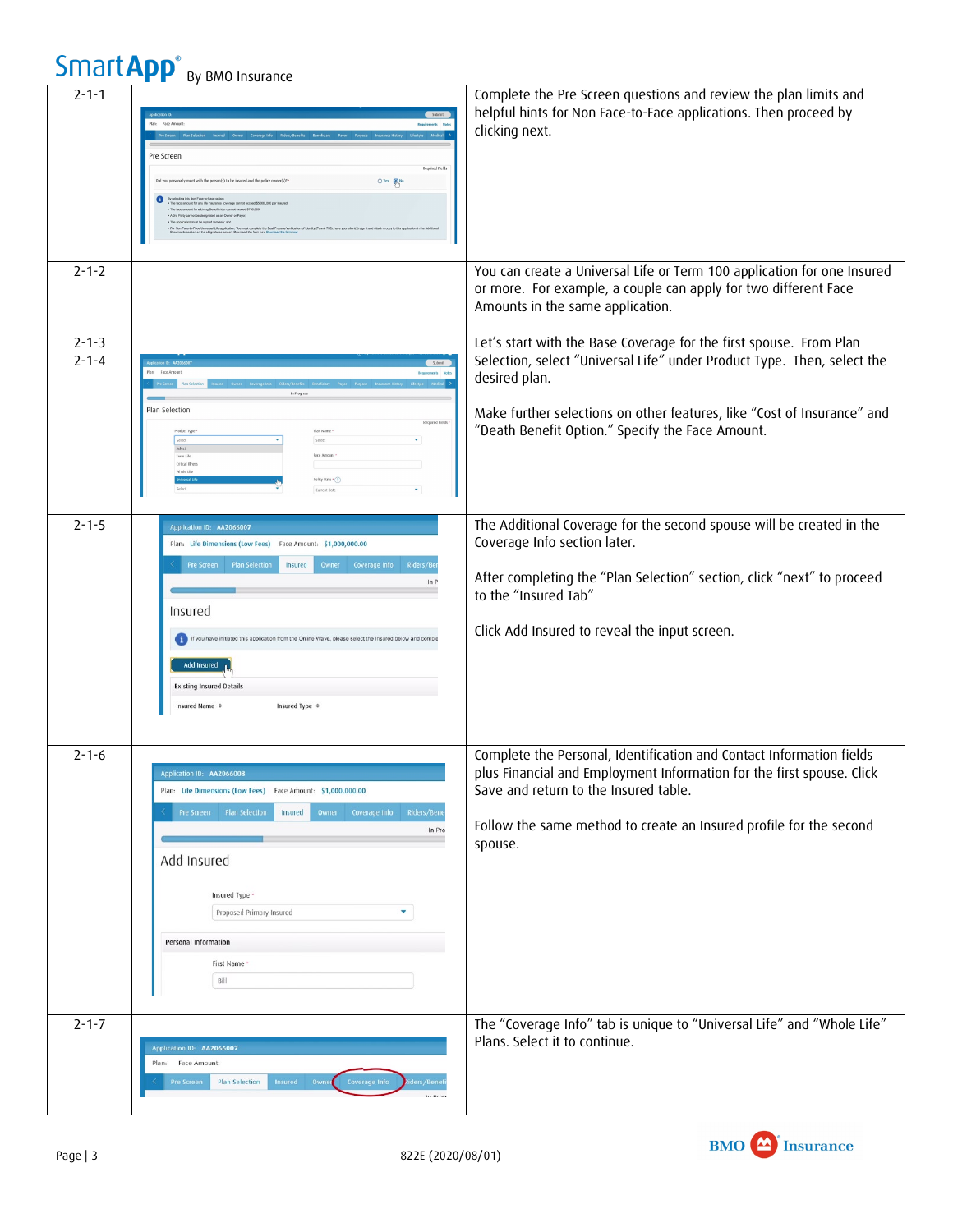| эного кри    | By BMO Insurance                                                                                                                                                                                                                                                                                                                                                                                                                                                                                                                                                                                                                                                                                                                                                                                                                                                                                                                                                                                                                                                                                                                                                                                                                                                                                                                                                                                                                                                                                                                                                                                                                                                                                                        |                                                                                                                                                                                                                                                                                                                                                                                                                                                                                                                                                                                             |
|--------------|-------------------------------------------------------------------------------------------------------------------------------------------------------------------------------------------------------------------------------------------------------------------------------------------------------------------------------------------------------------------------------------------------------------------------------------------------------------------------------------------------------------------------------------------------------------------------------------------------------------------------------------------------------------------------------------------------------------------------------------------------------------------------------------------------------------------------------------------------------------------------------------------------------------------------------------------------------------------------------------------------------------------------------------------------------------------------------------------------------------------------------------------------------------------------------------------------------------------------------------------------------------------------------------------------------------------------------------------------------------------------------------------------------------------------------------------------------------------------------------------------------------------------------------------------------------------------------------------------------------------------------------------------------------------------------------------------------------------------|---------------------------------------------------------------------------------------------------------------------------------------------------------------------------------------------------------------------------------------------------------------------------------------------------------------------------------------------------------------------------------------------------------------------------------------------------------------------------------------------------------------------------------------------------------------------------------------------|
| $2 - 1 - 8$  |                                                                                                                                                                                                                                                                                                                                                                                                                                                                                                                                                                                                                                                                                                                                                                                                                                                                                                                                                                                                                                                                                                                                                                                                                                                                                                                                                                                                                                                                                                                                                                                                                                                                                                                         | Select the first spouse under the Insured drop list for the Base<br>Coverage.                                                                                                                                                                                                                                                                                                                                                                                                                                                                                                               |
| $2 - 1 - 9$  | Coverage Info<br>Base Coverag<br>Required Fields<br>Life Dire<br>Cost of Insurance<br>Coverage Type<br>\$1,000,000.0<br>Add Oelete<br>Graham, B<br>Required Fields<br>Additional Cov<br>tife fri<br>Add Coverage<br>Face Amou<br>Cost of Insur<br>Coverage Type<br>Delete Coverage<br>YRT 85/20<br>$\mathsf{Next}$<br>$_{\rm Bdk}$                                                                                                                                                                                                                                                                                                                                                                                                                                                                                                                                                                                                                                                                                                                                                                                                                                                                                                                                                                                                                                                                                                                                                                                                                                                                                                                                                                                      | To create an Additional Coverage for the second spouse, click "Add<br>Coverage". Select the desired plan features and specify the Face<br>Amount. Click next to proceed.                                                                                                                                                                                                                                                                                                                                                                                                                    |
| $2 - 1 - 10$ |                                                                                                                                                                                                                                                                                                                                                                                                                                                                                                                                                                                                                                                                                                                                                                                                                                                                                                                                                                                                                                                                                                                                                                                                                                                                                                                                                                                                                                                                                                                                                                                                                                                                                                                         | Complete the rest of the application as you would a Term plan. Refer<br>to our 'How it works' tutorial series for a step by step guide of Smart<br>App and the e-signature process.<br>Follow the same flow to complete an application for Term 100 and<br>BMO Insurance Whole Life. Select the desired plan from Plan Selection.                                                                                                                                                                                                                                                           |
| $3 - 1$      |                                                                                                                                                                                                                                                                                                                                                                                                                                                                                                                                                                                                                                                                                                                                                                                                                                                                                                                                                                                                                                                                                                                                                                                                                                                                                                                                                                                                                                                                                                                                                                                                                                                                                                                         | Before submitting an application for a universal life or Whole Life Plan,<br>you must upload a copy of the signed illustration reviewed by your<br>client. Use the desktop Wave software to prepare the illustration; Scan<br>and save the signed copy into an image file for upload later.                                                                                                                                                                                                                                                                                                 |
| $3 - 1 - 1$  | <b>Upload Additional Documents</b><br>$\circledR$<br><b>Document Type</b><br>Add<br>Choose File No file chosen<br>Select<br>Select<br>Cover Sheet<br>Document type<br>Financials<br>Illustration<br>Miscellaneous<br>Replacement Forms<br>Void Choy<br><b>Delete Documents</b><br><b>View Document</b>                                                                                                                                                                                                                                                                                                                                                                                                                                                                                                                                                                                                                                                                                                                                                                                                                                                                                                                                                                                                                                                                                                                                                                                                                                                                                                                                                                                                                  | Expand the "Upload Additional Document" section under Document<br>Type and select Illustration. Locate the image you previously saved.<br>Click "Add" to attach the file for submission later.                                                                                                                                                                                                                                                                                                                                                                                              |
| $3 - 1 - 2$  | 倡任                                                                                                                                                                                                                                                                                                                                                                                                                                                                                                                                                                                                                                                                                                                                                                                                                                                                                                                                                                                                                                                                                                                                                                                                                                                                                                                                                                                                                                                                                                                                                                                                                                                                                                                      | If you cannot meet with your clients in person, you can complete a<br>universal life or Whole Life Smart App Non Face-to-Face. You can also<br>order underwriting requirements from your preferred medical services<br>provider.<br>Once you know their insurance needs, send them a sales illustration<br>generated from The Wave software for review and signature.                                                                                                                                                                                                                       |
| $3 - 1 - 3$  | ceptable types of personal identification documents:<br>.<br>Les of information include, but not limited to, the personal identification documents listed in the ta<br>ided by the client to verify their personal identity under the dual ID methed as required by legis<br>nt, or source of document, cannot be used more than once. The client must show one original p<br>ch table below:<br>Documents showing name and address<br>as clearly stated in the document<br>Documents showing name and financial account<br>for a Canadian financial institution<br>(e.g., bank, trust company, credit union)<br>and an occurrent body:<br><b>Ed by a Canadian government body:</b><br>statement issued by a Canadian government body<br>Etal, provincial termorial or municipal)<br>anada Persion Plan (CPP) statement<br>operty tax assessment issued by a m<br>infirmed bank account, credit card or loan account by<br><b>Credit card statement</b><br><b>Rank state</b><br>Loan account statement (e.g., mortgage)<br>Letter from the financial entity holding the deposit account<br>credit card or loan account<br>leral, provincial, territorial and municipal benefits sta<br>mployment Insurance (B) statement<br>Ild Age Security (OAS) statement<br>or a decuments containing name and address<br>solice of assessment (NOA)<br>sequiement to pay notice<br>explicement to pay notice<br>assimiliment reminder/receipt<br>SSI/NST reland letter<br>RA docu<br>enettis statement<br>ed by other Canadian sources (most recent):<br>tility bill (e.g., electricity, water, telecommunications)<br>westment account statements (e.g., BSSP, 61()<br>lentification product from a Canadian credit bureau<br>con | For applications for Universal Life or BMO Insurance Whole Life with<br>Additional Payment Option selected, send clients the Dual Process<br>Verification of Identity Form for completion.<br>This form is available for download under the Pre Screen and<br>eSignature sections.<br>The Owner of the policy needs to complete the form and send you the<br>original copy of two types of personal identification documents from a<br>reliable source. The first required document must show their name<br>and address. The second document must have their name and financial<br>account. |



**Smart Ann<sup>®</sup>**